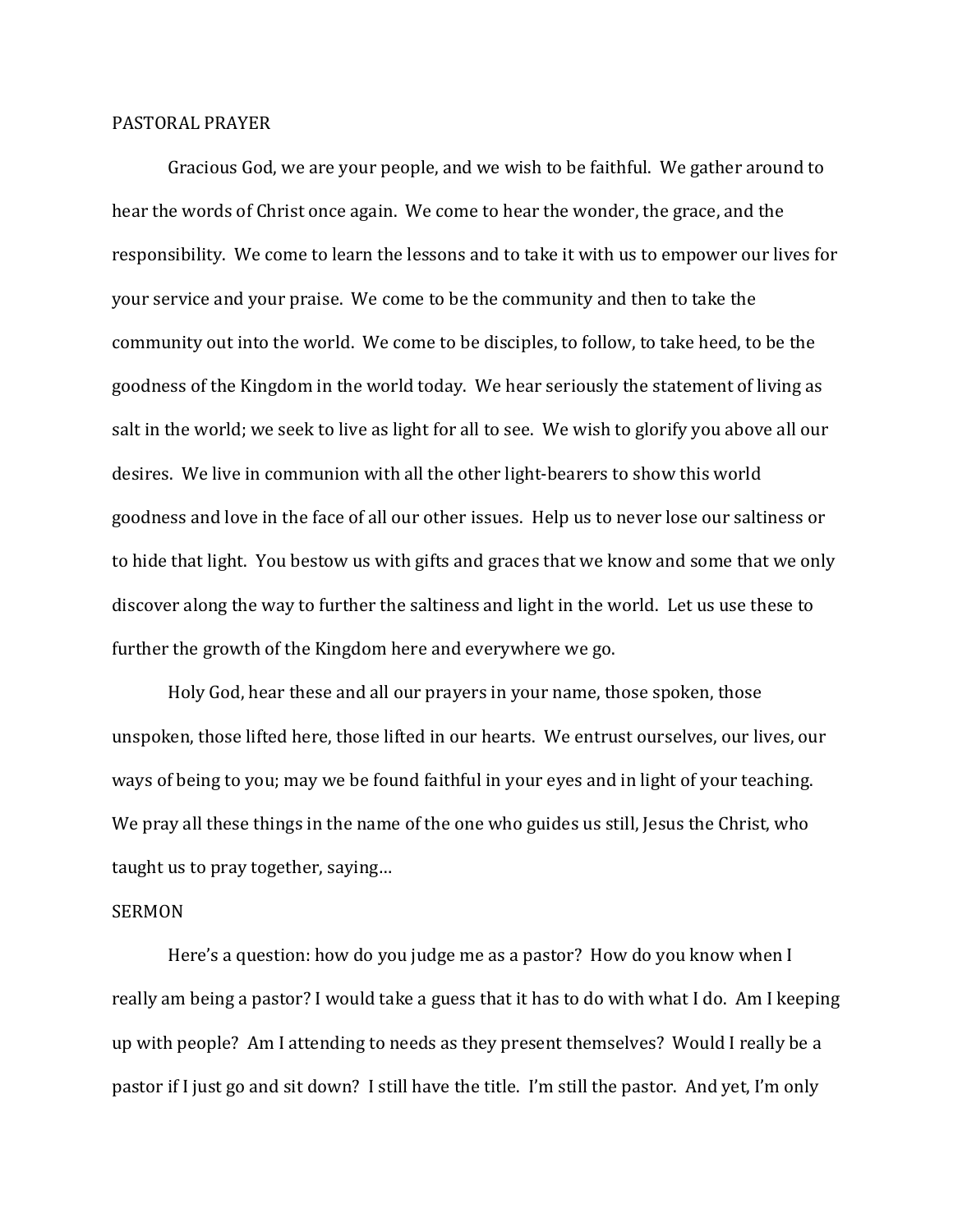telling you I'm a pastor; don't you believe me when I'm just sitting here? How do we know that Jesus is the Messiah? Because he just tells us so? I think our very natures are attuned to a "show-me" mentality, just like Missouri. Jesus is sitting with his disciples and saying something very similar. If you say you are something, be it a professional or anything else, and you don't do anything to prove it, what's really the point? How do I know that you are what you say you are? We need both the statement and the action to show the true effect.

We find ourselves in the middle of the Sermon on the Mount. Jesus has just delivered the Beatitudes, and he moves on to the next part of the sermon: ways of living in this world. He compares his followers to salt, to light, and then talks about faithfulness in light of the scripture. All of these things frame verse 20, which is the scale of faithfulness for us. "Unless your righteousness exceeds that of the scribes and the Pharisees, you will never enter the Kingdom of Heaven." At first glance, alarm bells go off. We want to read into this that we will not have a final reward, that we will not be with those we love after we pass if we do not live beyond the example of the Pharisees and the scribes. That's not quite what Jesus is getting into, and I think we need to take a good look at the grand picture of Jesus' ministry here to get the full meaning of the passage. Let's take a look at this important passage as we dive into the images of salt and light counteracting passive discipleship and finish with Jesus' statement on the scriptures and living righteously.

 This last Wednesday, Catherine and I went and saw Food Network star chef Alton Brown perform on a nation-wide tour in Greeley. In that presentation he did many things, but one thing that stands out to me was his 10 Things He's Pretty Sure he's Sure He Knows About Food. Among the things he talked about was that you always, always should wash your fresh mushrooms…right, Catherine? It's because that dirt you see…it's not dirt. It's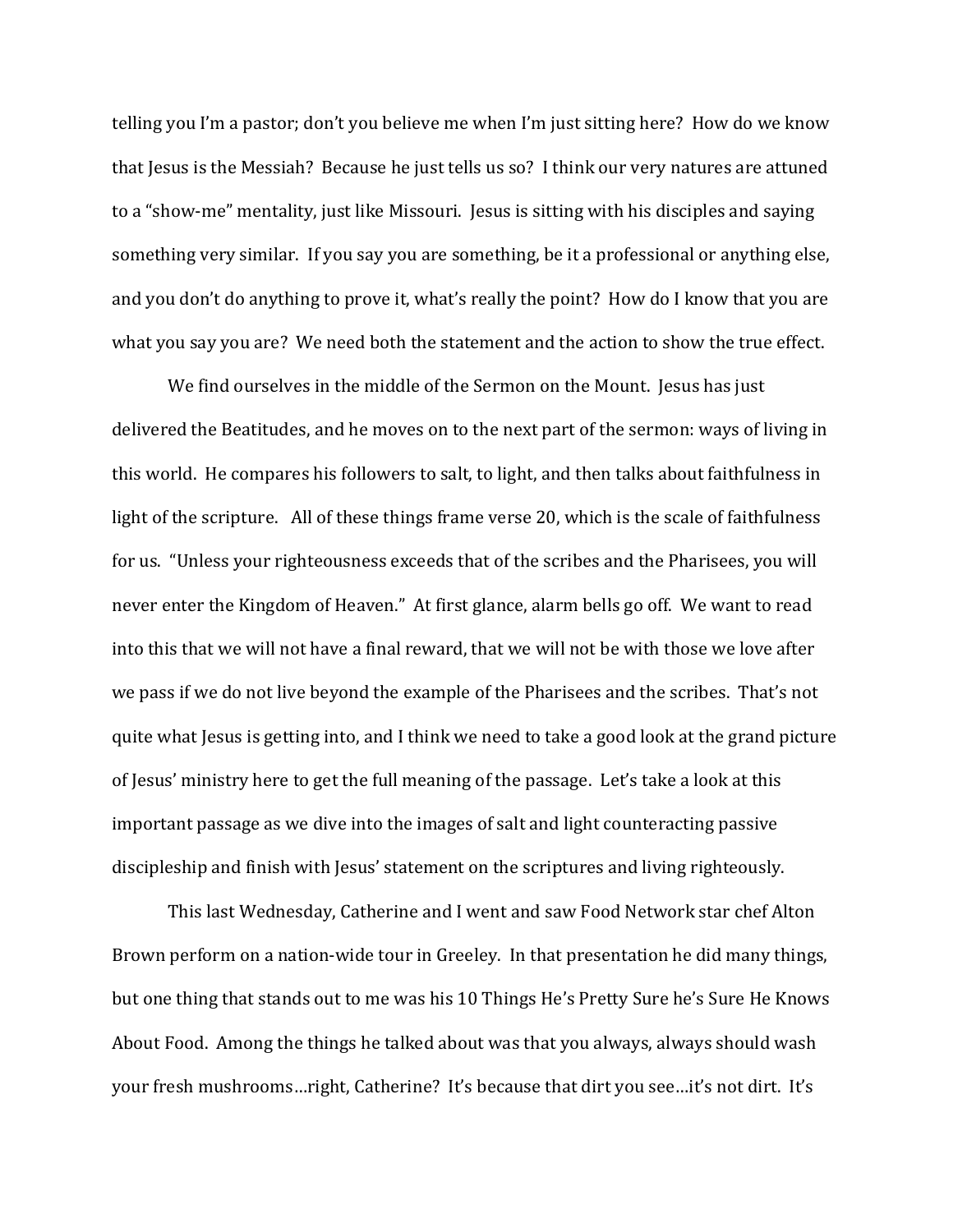pasteurized horse manure. But he said one of the most important things we need to know in all of cooking is when to add the salt and how much to add. It can make or break the dish, for when we don't add it at the right time and in the right amount in the recipe, we need a whole lot more later to make up for the fault. We find that this makes life unhealthy; too much salt later is too late. If you add too much at the right time, you ruin the recipe as well. Salt is so important but it must be administered well and appropriately. But when we consume a good dish, we can't tell by sight whether the amount of salt is appropriate; we can only tell when we taste it. In other words, we can only tell by when it is working.

 In the same way, we have Jesus telling us, "You are the light of the world. A city on a hill cannot be hid." Light when it is lifted up brings light to all. But when it is hidden, what's the use? Look here; I have a light bulb. It's a handy tool. We look at it and think it will provide the light to guide us in our literally dark times. I plug it into a light socket. If it is good, it will light up and give us the direction we need. However, if it does not, it's not really a light bulb. It's nothing but trash; it's not really good for anything. We see something similar in both of these examples that draw us to find a similar conclusion in Jesus' words. What we have are two scriptures that tell us what it means to be disciples.

What stands out to me with these scriptures is that they are present tense. It's not, "You can be salt for the earth" or "I command you to be salt for the earth." It is "You are the salt of the earth." We are here now and ready to do the task. We have been given gifts, we know what we are good at, and that leads us to be salt and light in the world now. We are ready, and we are to go out into the world. But, of course, the intention is not to do good as an end in itself; it is called to bring glory to God. We know that we attract more flies with honey than vinegar, and we do the same when we are salt to the world. In both of these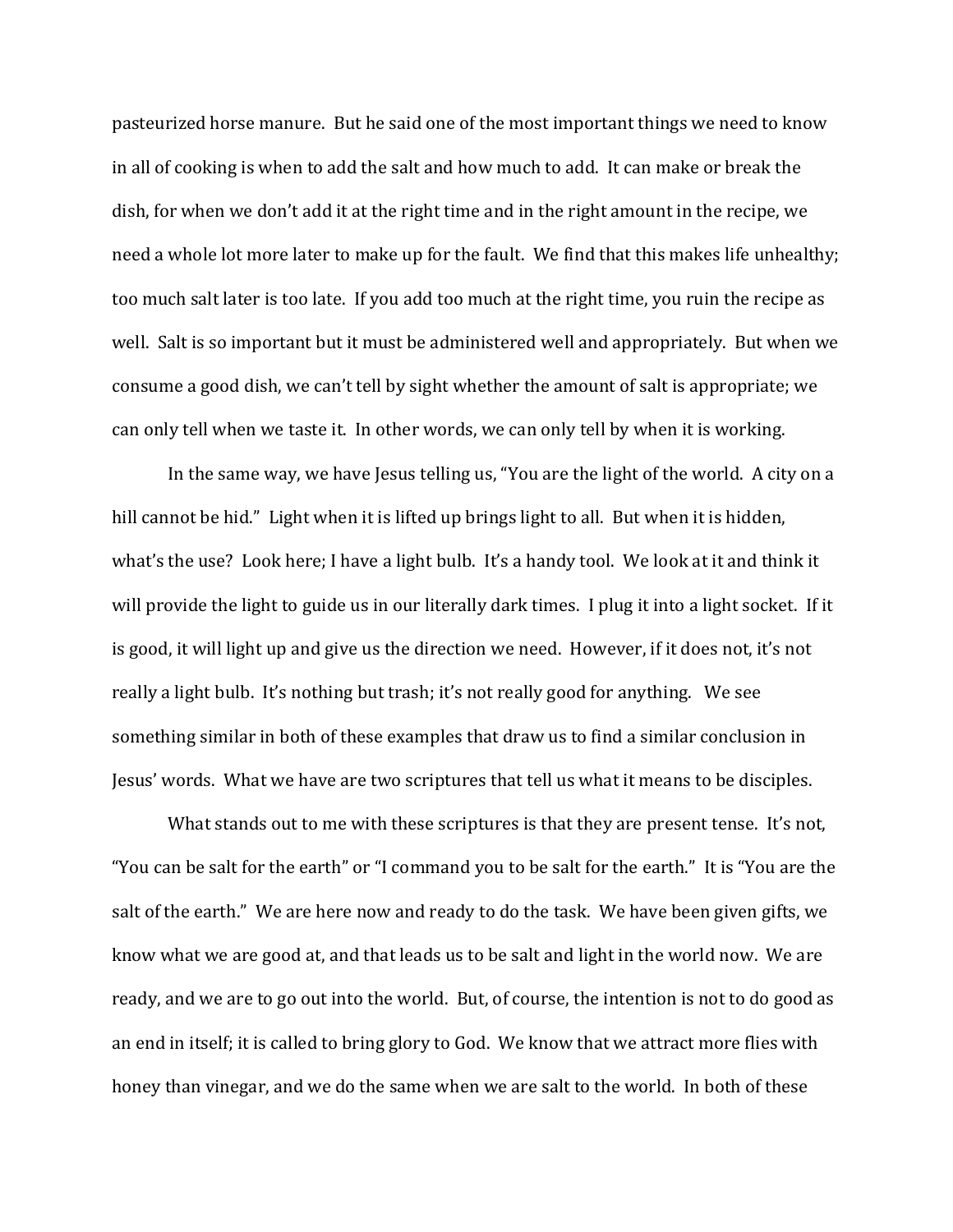images, we have a danger. Jesus says "If salt has lost its taste, how can its saltiness be restored?" We have an easy theological pitfall. You can tell I'm fulfilling my call as a pastor by what I do. You can tell if a dish is well seasoned by how it tastes. The light is light when you see it; it is not covered but showing its brightness. These things are active and working; they demonstrate clearly. In other words, you can tell who is a Christian by how they conduct themselves. Jesus is drawing a line between passive and active discipleship.

 There is a crucial difference between being passive and being active. Passive discipleship is easy. It's a list of don'ts. Don't attack your neighbor; don't slander or libel. This was the interpretation the Pharisees lifted from the Old Testament scriptures. You know all the list of don'ts, and that, for the most part, is an easy thing to do. Do not do to your neighbor what you do not want done to you. But that's not Christianity. When we get into active discipleship, that's when the rubber meets the road. The reason the Seattle Seahawks were so successful last Sunday was because their defense was an active defense that actively disrupted everything the Broncos tried to do on offense. They didn't just sit back and let the game come to them; they dictated the pace of the game. How do we be the people of God in the world to show our light to all people? It really depends on our gifts, but it means that we do, not simply be. It requires study and preparation, but it also requires that we live in community, among and with one another. It's not only inside the doors; it's outside the doors. We all have the tools to do this in many different ways, and its up to us to really distinguish how we best do that. We must consistently look for more, seek for better, never clapping for ourselves or considering ourselves the finished product. The Gospel of Christ challenges us to consistently seek better for ourselves and for our neighbors around the world. To be salt and light in light of Jesus' whole sermon is to be at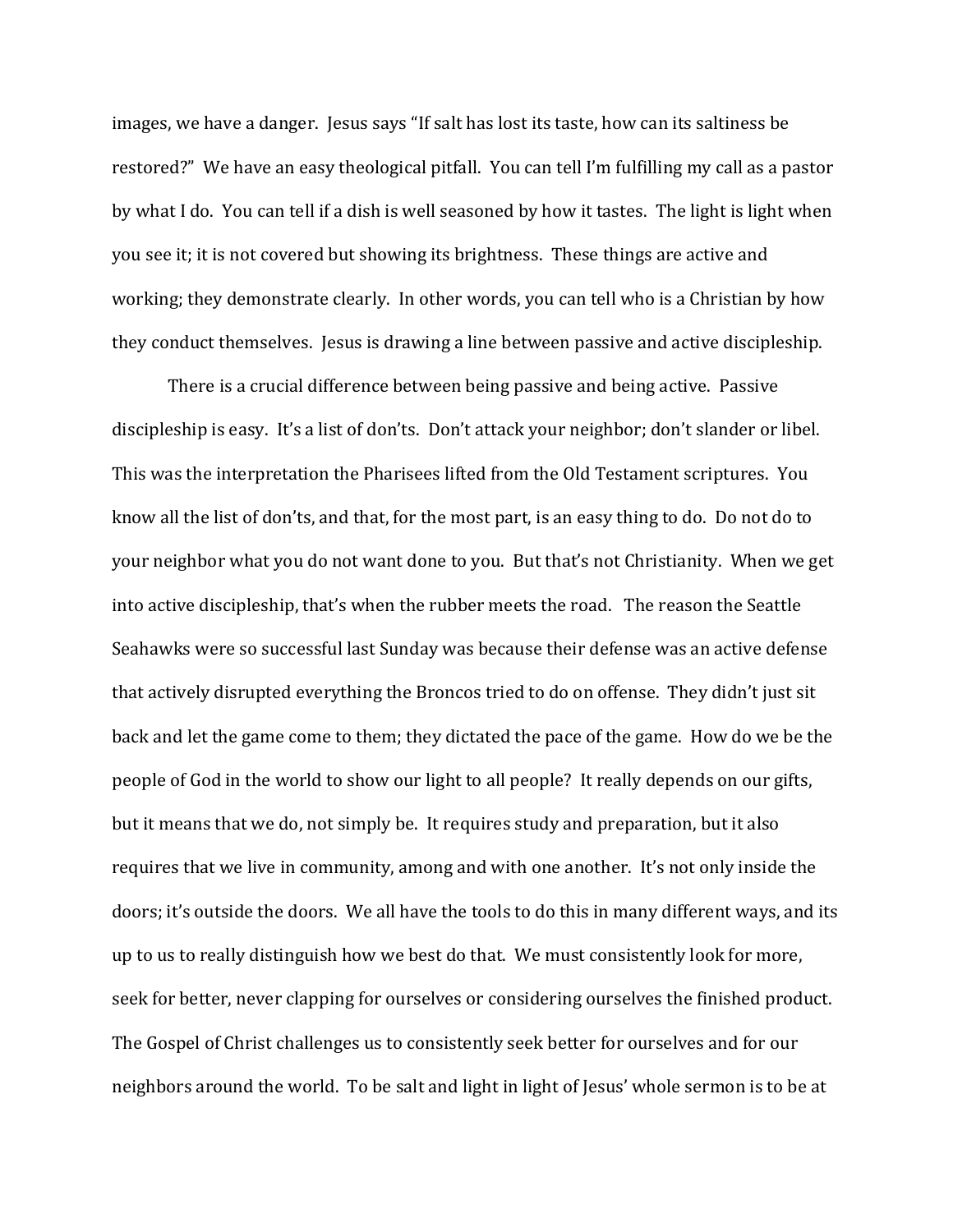work in the world and consistently working for the Kingdom of Heaven. It gets hard; indeed, this whole Christian thing is really hard. It can be so hard that we feel forced to draw inward, to the safety of a quiet life at home and the comfort of a life devoted to bible study and prayer alone. However, when that happens, we hide our lights under a basket. We lose our saltiness; we have ceased to be effective. We have ceased to be the real, acting Christians, inside and out, for faith guides us to act as a response to God's wonderful, loving grace. If that's the case, we aren't living up to that grand and special calling.

 Both of these images lead into the final piece of our scripture lesson today. They reinforce the message that Jesus is seeking to give. There's an old phrase that I've heard that I have a hard time agreeing with. "The Bible says it. I believe it. That settles it." Jesus had the scriptures. The Pharisees had the scriptures. They both lifted the scriptures as an integral guide. They both were well read in the scriptures and had a great idea of what the scriptures counted as faithfulness. And yet, they did not agree at all. What this shows us is that scripture is not always self-apparent, and Jesus provides interpretations on the old scriptures that we understand are faithful. If that was true then, it's even more so now when there are phrases or words that we don't quite know how to process. The Pharisees and scribes teach their understanding of scripture is best, but Jesus says their way of living invalidates scripture, according to the New Interpreter's Commentary.

 The hardest statement of the passage is that "Unless your righteousness exceeds that of the scribes and Pharisees you will never enter the kingdom of heaven." Like I said earlier, we get all kinds of things swimming around in our heads about where we will go when we pass and so forth, but I think we're looking at the passage with what we expect rather than what Jesus is trying to tell us. Jesus' intentions here are not to look at the great